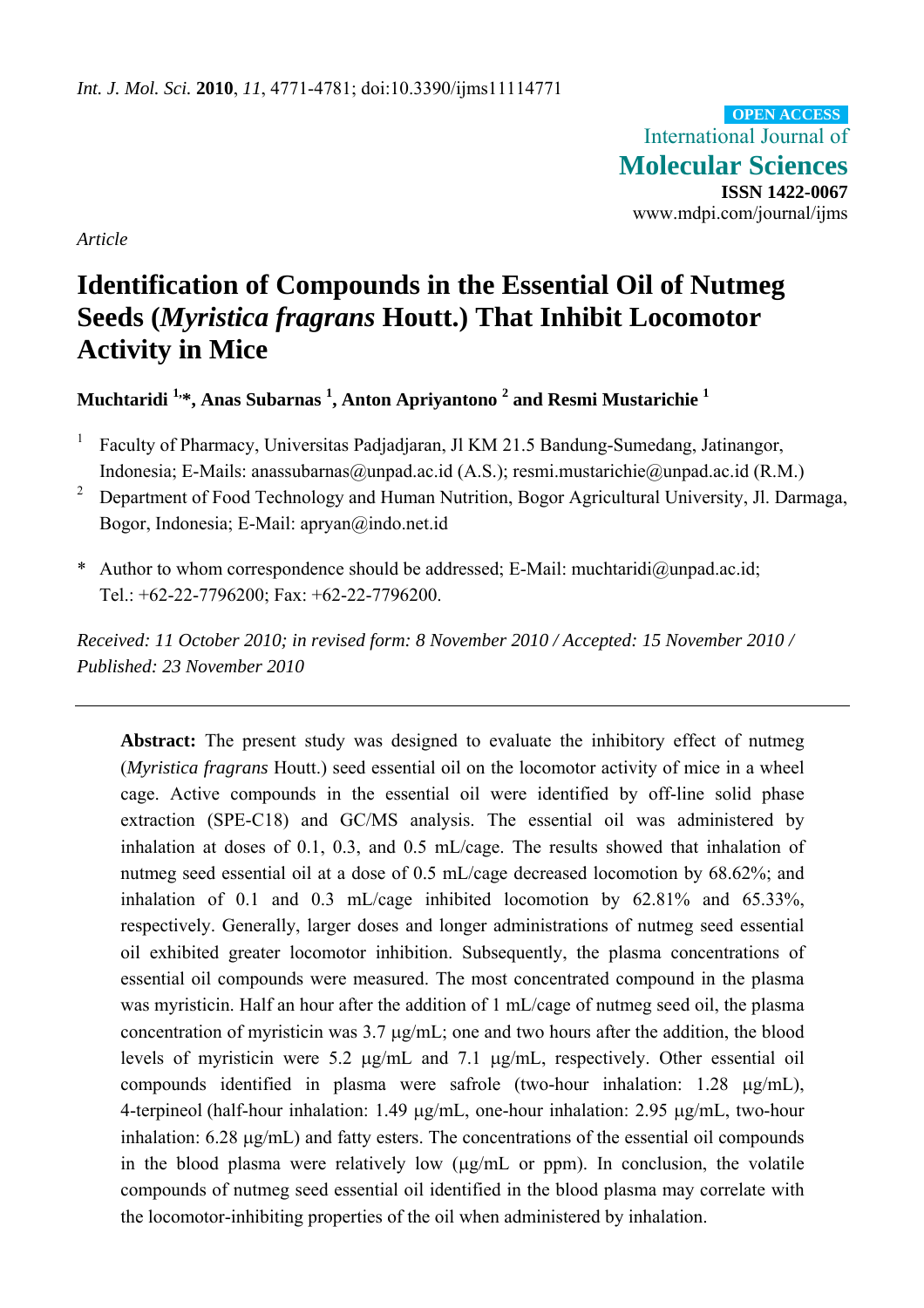**Keywords:** nutmeg (*Myristica fragrans* Houtt.) seeds; essential oils; inhalation; GC-MS

## **1. Introduction**

The ethnobotany of nutmeg (*Myristica fragrans* Houtt.) (MF, *Myristicaceae*) was studied in the provinces of Maluku and of central and east Java [1]. The utility of nutmeg as a spice has been known since ancient times in Indonesia, and nutmeg was probably introduced into Europe during the twelfth century. Nutmeg has aromatic, stimulant, narcotic, carminative, astringent, aphrodisiac, hypolipidaemic, antithrombotic, anti-platelet aggregation, antifungal, antidysenteric, and anti-inflammatory activities. The spice is used as a remedy for stomach ache, rheumatism, and vomiting during pregnancy [2,3]. Sonavanne *et al*. [3] explained that the n-hexane extract of nutmeg seeds has anxiogenic, sedative and analgesic activities. Nevertheless, no evidence was found to support the previously published reports of nutmeg's hallucinogenic or other psychoactive properties besides mild sedation.

HPLC analyses of nutmeg seed essential oils have shown that alkylbenzes and arylproanoids predominate [4]. Behavioral studies have shown that the compounds have strong sedative effects [5]. The elevated plus maze is a widely used rodent model of anxiety in which decreased time spent in the open arm (increased time spent in the closed arm) suggests anxiogenic activity. Sonavanne *et al*. [6]. showed a significant decrease in the number of entries into both the open and the closed arms. Further, the authors documented a decrease in the ratio of entries into the open arm *versus* the number of entries into both arms, which suggests the anxiogenic activity of nutmeg. In addition, the effects of nutmeg seeds were dose-dependent. Thus, the observations of Sonavanne *et al*. [3] confirmed the anxiogenic effect of MF.

The toxicity of nutmeg extract was reported by Hallstrom and Thuvander [7] and Stein *et al*. [5]. Intoxication occurs in human after an ingestion of approximately 5 g of nutmeg, corresponding to 1–2 mg myristicin/kg body weight (b.w.) [7]. Acute intoxication with nutmeg causes gastrointestinal symptoms [5]. The main objective of this study was to identify the volatile, active compound in nutmeg seed essential oil that inhibits mouse locomotion.

## **2. Results and Discussion**

### *2.1. Composition of Essential Oils*

The essential oil of nutmeg seeds was isolated with a yield of 6.85% w/w. The major compounds in the oil were sabinene (21.38%), 4-terpineol (13.92%) and myristicin (13.57%). On the other hand, allylbenzene and propylbenzene derivatives (myristicin, safrole, eugenol, and derivatives thereof) were the predominant compounds in nutmeg seeds. The data describing all the compounds extracted from nutmeg seeds are presented in Table 1.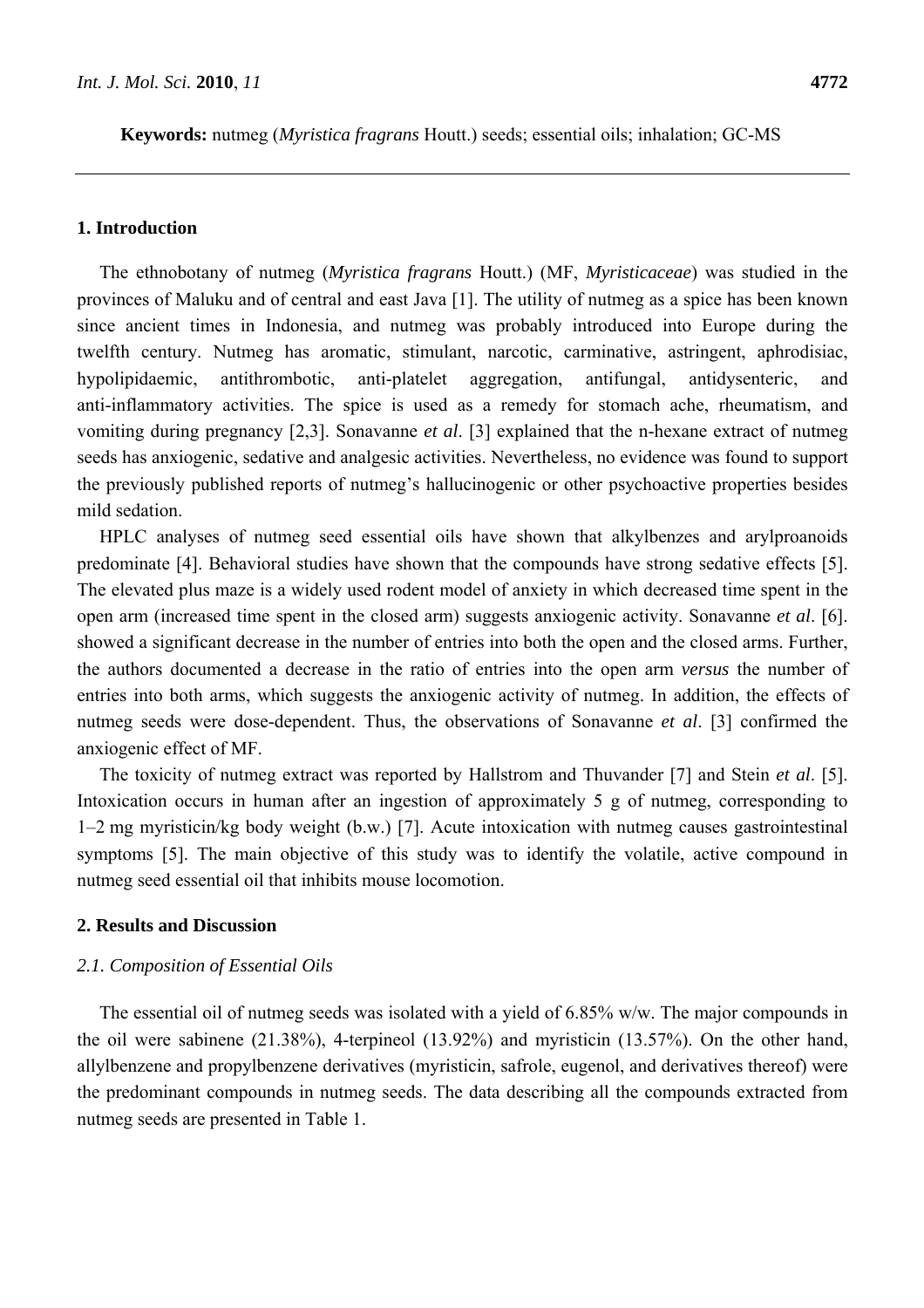| No. | <b>Retention</b> | <b>LRI</b>       | <b>LRI</b>              |                        | Percentage % |  |
|-----|------------------|------------------|-------------------------|------------------------|--------------|--|
|     | <b>Time</b>      | exp <sup>a</sup> | <b>Ref</b> <sup>b</sup> | <b>Compounds</b>       |              |  |
| 1.  | 5.967            | 920              | 931                     | $\alpha$ -thujene      | 0.78         |  |
| 2.  | 6.246            | 931              | 939                     | $\alpha$ -pinene       | 10.23        |  |
| 3.  | 6.583            | 943              | 953                     | Camphene               | 0.16         |  |
| 4.  | 7.508            | 978              | 976                     | Sabinene               | 21.38        |  |
| 5.  | 7.792            | 989              | 991                     | $\alpha$ -myrcena      | 2.38         |  |
| 6.  | 8.493            | 1017             | 1018                    | $\alpha$ -terpinene    | 2.72         |  |
| 7.  | 8.843            | 1032             | 1031                    | Limonene               | 5.57         |  |
| 8.  | 9.142            | 1045             | 1040                    | $\beta$ -ocimene       | 0.03         |  |
| 9.  | 9.525            | 1061             | 1062                    | $\gamma$ -terpinene    | 3.98         |  |
| 10. | 9.728            | 1070             | 1097                    | trans-sabinene hydrate | 0.03         |  |
| 11. | 10.097           | 1085             | 1088                    | Terpinolene            | 1.62         |  |
| 12. | 10.393           | 1098             | 1098                    | Linalool               | 0.75         |  |
| 13. | 10.821           | 1119             |                         | Fenchyl alcohol        | 0.05         |  |
| 14. | 11.603           | 1158             | 1219                    | cis-sabinene hydrate   | 0.06         |  |
| 15. | 12.306           | 1193             | 1177                    | 4-terpineol            | 13.92        |  |
| 16. | 12.492           | 1203             | 1189                    | $\alpha$ -terpineol    | 3.11         |  |
| 17. | 12.67            | 1212             | 1228                    | Citronellol            | 0.77         |  |
| 18. | 13.297           | 1247             | 1257                    | Linalyl acetate        | 0.06         |  |
| 19. | 13.949           | 1282             | 1285                    | Bornyl acetate         | 0.24         |  |
| 20. | 14.158           | 1293             | 1285                    | Safrole                | 4.28         |  |
| 21. | 15.76            | 1392             | 1401                    | Methyl eugeunol        | 0.77         |  |
| 22. | 16.568           | 1447             | 1447                    | Isoeugeunol            | 1.74         |  |
| 23. | 17.773           | 1530             | 1520                    | Myristicin             | 13.57        |  |
| 24. | 18               | 1551             | 1554                    | Elimicin               | 1.42         |  |
| 25. | 18.573           | 1586             |                         | Metoxyeugeunol         | 0.10         |  |
| 26. | 18.742           | 1598             | 1622                    | $\beta$ -asaron        | 0.03         |  |
| 27. | 20.625           | 1767             | -                       | Myristic acid          | 0.11         |  |
| 28. | 21.01            | 1789             | 1793                    | Ethyl miristate        | 0.04         |  |
| 29. | 21.352           | 1716             |                         | Palmitic acid          | 0.03         |  |
| 30. | 22.946           | 1954             | 1993                    | Ethyl palmitate        | 0.07         |  |
| 31. | 25.103           | 2181             |                         | Stearic acid           | 0.01         |  |
| 32. | 25.183           | 2193             | 2194                    | Ethyl oleate           | 0.01         |  |

**Table 1.** Chemical composition of essential oil of nutmeg seeds (*Myristica fragrans* Houtt.).

a: LRI reference in Adams (1995) with DB5 column; b: LRI experiment with DB5-MS column.

This research showed that the essential oil of nutmeg seeds is of good quality as it has ideal percentages of essential oil and active compounds. The standard of Materia Medica Indonesia (MMI) requires that the essential oil content in nutmeg seeds be 5 to 10%, and it was found to be 6.85% in this study. Additionally, the content of myristicin and safrole measured in this study exceeded MMI requirements of 5 to 10% [8].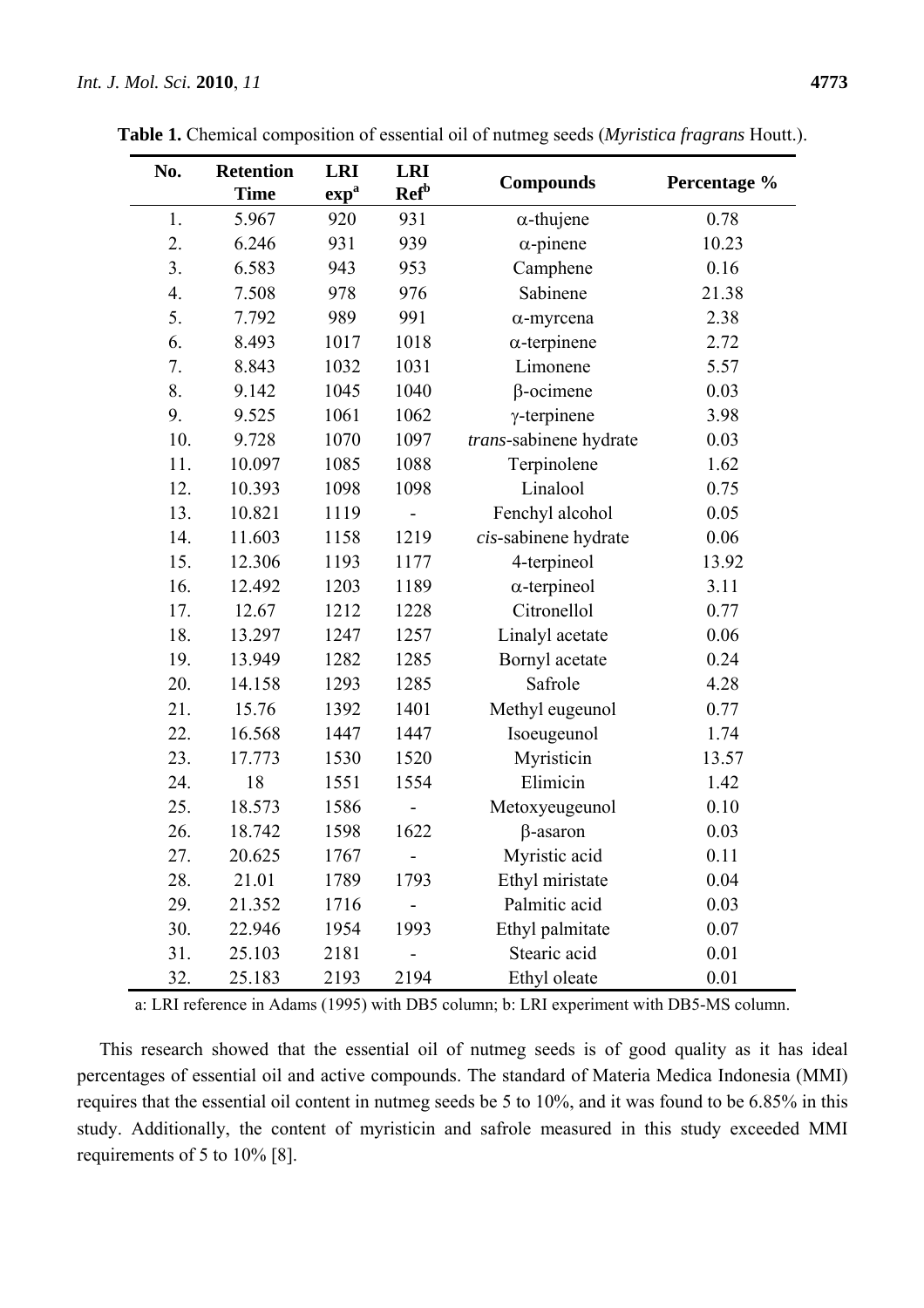## *2.2. Locomotor Activity of Mice after Inhalation of Nutmeg Oil*

To determine the effects of nutmeg seed essential oil on locomotion, we administered it to mice via inhalation. A strong inhibitory effect of the essential oil on locomotion was observed; doses of 0.1, 0.3, and 0.5 mL/cage decreased locomotor activity by 62.81%, 65.33%, and 68.62%, respectively (Table 2). Thus, the effect of nutmeg oil on locomotion was dose-dependent.

Figure 1. Bar group of the average numbers of locomotor activities of mice after 75 minutes inhalation of essential oils.



**Table 2.** Average number of mice wheel cage rotations within 75 minutes of inhalation of nutmeg and lavender essential oils.

|                                      | <b>Mean instead of Number of average</b> |                      |            |                   |            |            |            |           |                     |
|--------------------------------------|------------------------------------------|----------------------|------------|-------------------|------------|------------|------------|-----------|---------------------|
| N <sub>0</sub>                       |                                          | <b>Doses</b><br>(mL) |            | <b>Inhibitory</b> |            |            |            |           |                     |
|                                      | <b>Treatment</b>                         |                      | $0 - 15$   | $15 - 30$         | $30 - 45$  | $45 - 60$  | $60 - 75$  | Number of | Effect <sup>c</sup> |
|                                      |                                          |                      | $\pm SD$   | $\pm SD$          | $\pm SD$   | $\pm SD$   | $\pm SD$   | average   | (%)                 |
|                                      |                                          | $\boldsymbol{0}$     | 280.4      | 294.4             | 311.4      | 303.4      | 297.4      | 1,487.0   | $\boldsymbol{0}$    |
| Control <sup>b</sup><br>$\mathbf{1}$ |                                          |                      | $\pm 20.6$ | ±4.3              | ±17.4      | ±14.7      | ±9.8       |           |                     |
|                                      |                                          | 0.1                  | 217.6      | 200.4             | 195.6      | 197.4      | 193.2      | 1,004.2   | 32.46               |
|                                      |                                          |                      | ±18.2      | ±12.4             | ±9.7       | ±7.9       | ±11.9      |           |                     |
| $\mathfrak{D}$                       | Lavender oil                             | 0.3                  | 187.8      | 181.4             | 186.2      | 180.4      | 178.4      | 914.2     | 38.52               |
|                                      |                                          |                      | ±19.0      | $\pm 20.5$        | ±15.0      | ±16.5      | ±19.4      |           |                     |
|                                      |                                          | 0.5                  | 139.6      | 128.8             | 116.8      | 123.2      | 118.2      | 626.6     | 57.86               |
|                                      |                                          |                      | ±11.2      | ±10.9             | $\pm 10.3$ | ±8.9       | $\pm 8.7$  |           |                     |
| $\overline{3}$                       |                                          | 0.1                  | 120.0      | 113.6             | 114.2      | 105.0      | 100.2      | 553.0     | 62.81               |
|                                      | Nutmeg oil                               |                      | ±35.5      | $\pm 32.9$        | ±22.8      | $\pm 22.3$ | $\pm 22.1$ |           |                     |
|                                      |                                          | 0.3                  | 121.4      | 119.2             | 110.8      | 81.8       | 82.2       | 515.4     | 65.33               |
|                                      |                                          |                      | ±41.8      | $\pm 37.1$        | $\pm 36.5$ | $\pm 23.2$ | ±18.6      |           |                     |
|                                      |                                          | 0.5                  | 107.8      | 104.0             | 84.4       | 85.8       | 84.6       | 466.6     | 68.62               |
|                                      |                                          |                      | $\pm 27.3$ | $\pm 26.1$        | ±27.4      | $\pm 23.1$ | $\pm 23.2$ |           |                     |

<sup>a</sup> SD: standard deviation; <sup>b</sup> control: without essential oil; <sup>c</sup>% Inhibitory effect = (Mean 1 – Mean 2/3)/Mean 1 × 100%.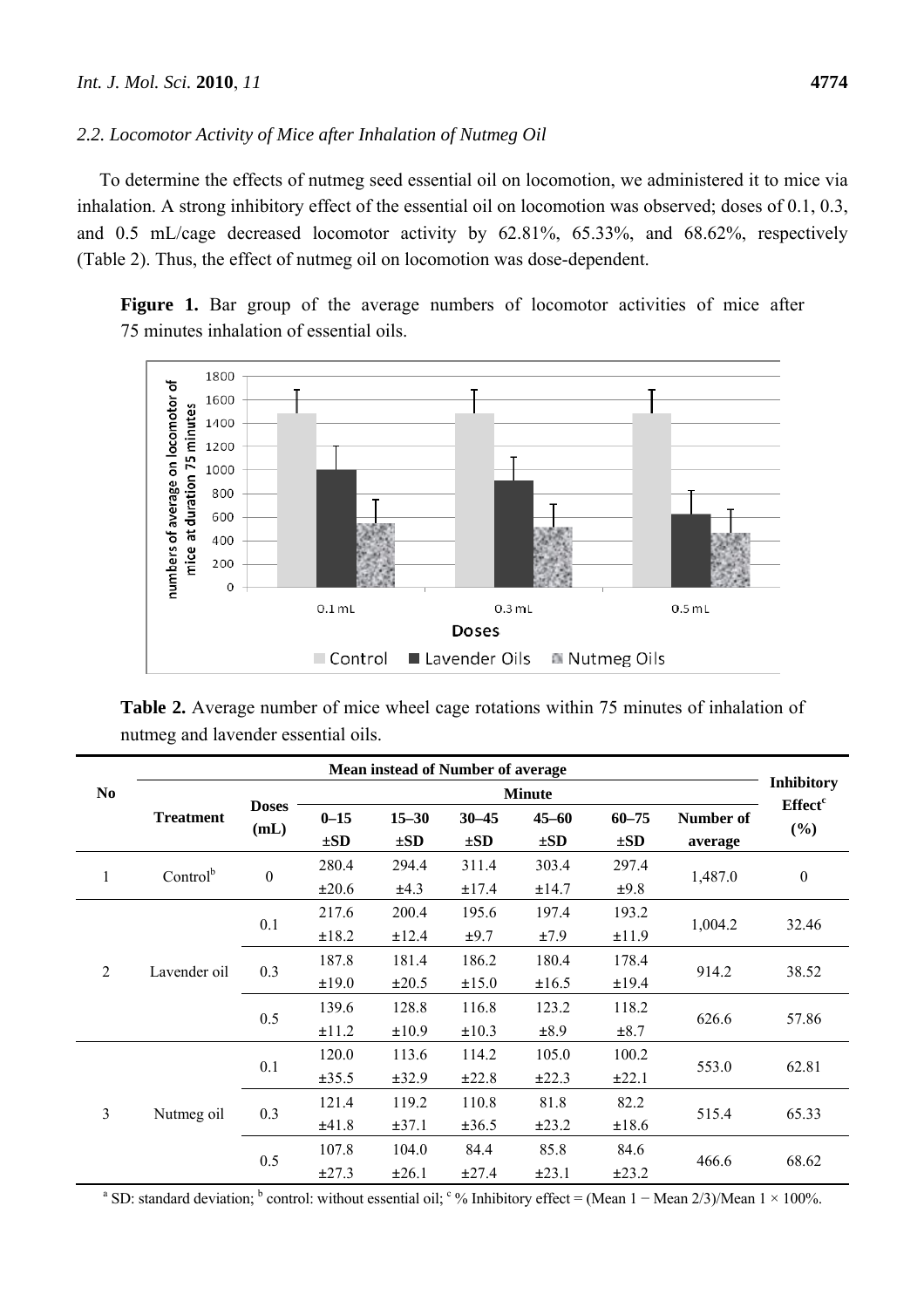In this research, we compared the activity of nutmeg essence to that of lavender oil as positive control, because lavender oil has been proven to decrease locomotion of female and male laboratory animals [9]. As shown in Figure 1, nutmeg oil afforded a greater inhibitory effect than did lavender oil. Sonavanne *et al*. [6]. had previously shown that oral administration of nutmeg seeds reduces the number of head pokes and potentiates pentobarbital-induced sleep. The preceding observations suggest that nutmeg seeds have sedative effect. Since the mechanism of anxiogenic activity is obscure, it is difficult to infer the mechanism by which nutmeg seeds potentiate pentobarbital-induced sleep, but it is possible that the allybenzene or propylbenzene derivatives in nutmeg contribute to sedation.

#### *2.3. Active Volatile Compounds*

The roles of volatile compounds in locomotor activity can differ. However, all the active compounds in nutmeg seeds are contained in the essential oil. The compounds identified in blood plasma with high bioavailability after 30 to 120 minutes of exposure are likely responsible for the observed locomotor inhibition and are thus lead compounds [10].

**Figure 2.** Total ion chromatogram of a blood plasma sample after inhalation of nutmeg oil. (**a**) chromatogram of the sample after a half-hour inhalation; (**b**) chromatogram of the sample after a one-hour inhalation; (**c**) chromatogram of the sample after a two-hour inhalation. **IS**: Internal standard (1,4-dichlorobenzene); **1**: 4-terpineol; **2**: safrole; **3**: myristicin; **4**: methyl myristate; **5**: methyl palmitate; **6**: palmitic acid; **7**: methyl 10-octadecanoate; **8**: methyl oleate; and **9**: methyl stearate.



In this study, myristicin and 4-terpineole were the predominant nutmeg seed essential oil compounds identified in mice made to inhale the extract. It was strange that sabinene, as the highest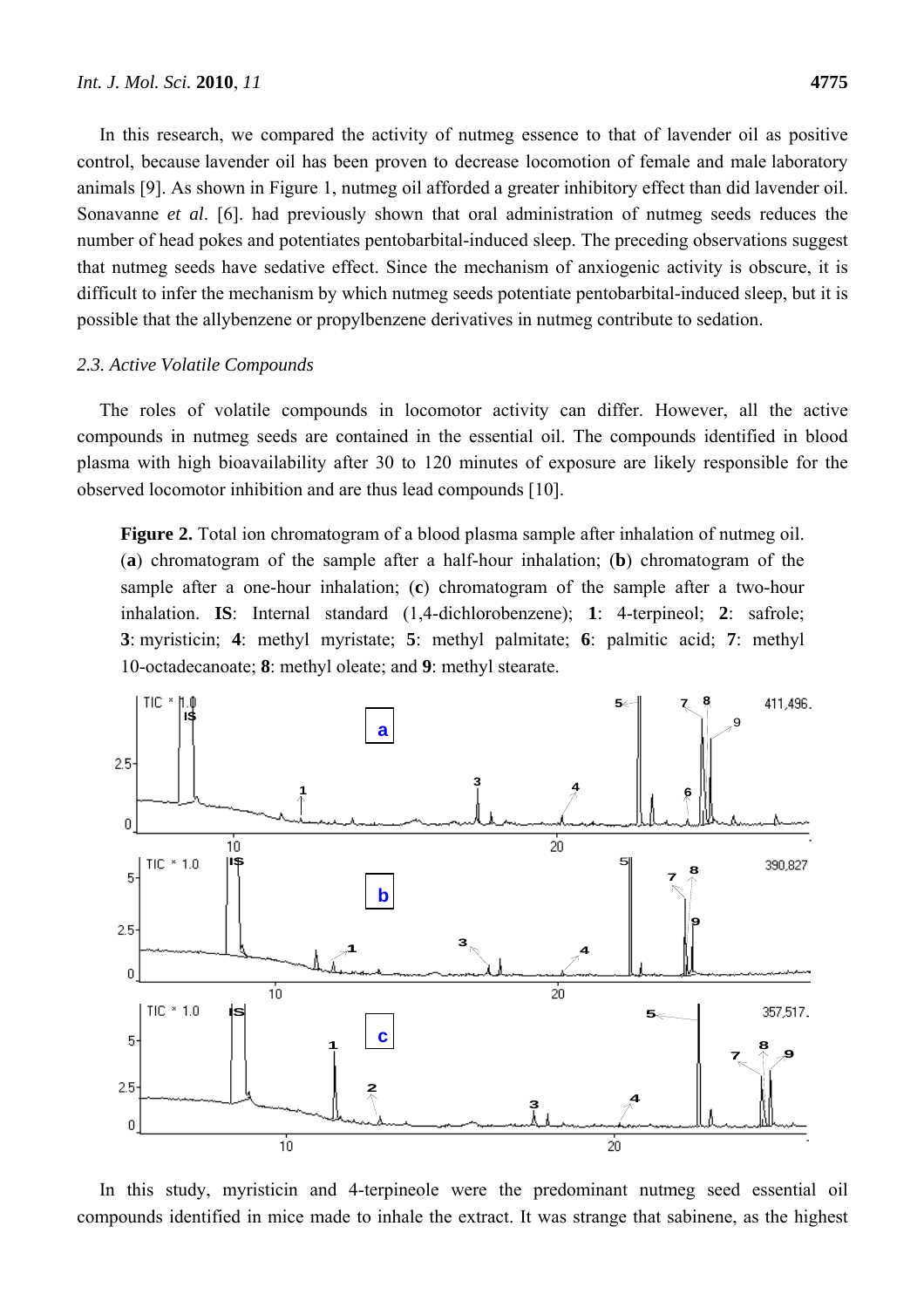component in the nutmeg seeds essential oil, was not identified in the blood plasma. Furthermore, the concentrations of both myristicin and 4-terpineole in the blood plasma of mice increased with duration of exposure to nutmeg seed essential oil (Figure 2). Table 3 summarizes the volatile compounds found in blood plasma as a function of duration of inhalation.

On the other hand, some esters such as methyl myristate, methyl palmitate, methyl 10-octadecanate, methyl oleate, and methyl stearate were also identified in the plasma of mice following exposure to nutmeg seed essential oil. Of these esters, the plasma concentration of methyl palmitate exceeded that of the other compounds.

Half an hour after the addition of 1 mL/cage of nutmeg seed oil, the concentration of myristicin identified in the plasma was  $3.7 \mu g/mL$ . After one and two hours inhalation of 1 mL of nutmeg seed oil, the myristicin levels in plasma increased to 5.2  $\mu$ g/mL and 7.1  $\mu$ g/mL, respectively (Table 3). Based on previous studies [6,11], myristicin, safrole, and 4-terpineol were hypothesized as the active compounds responsible for the inhibitory activity on the locomotion studied here. Structurally, safrole has the basic structure of an allylbenzene and of a propylbenzene, both of which contribute to the aromatic properties of plants.

Myristicin is a safrole derivative with methoxy group attached at carbon 4. The methoxy group in myristicin confers a strong sedative effect on the compound, as does a methoxy group in phenylpropanolamine [12]. Moreover, it has been reported that myristicin undergoes metabolism in the body, and its metabolite is known as a sedative 3-methoxy-4,5-methylenedioxyamphetamine (MMDA) [5,11]. This evidence supports the hypothesis that myristicin in nutmeg seed oil contributed to the locomotor inhibition in mice.

|                         | <b>Duration of Inhalation</b>        |                     |                                |                          |                                |                     |                             |  |
|-------------------------|--------------------------------------|---------------------|--------------------------------|--------------------------|--------------------------------|---------------------|-----------------------------|--|
| Compound                | $\frac{1}{2}$ hour<br>$(R^d = 84\%)$ |                     |                                | 1 hour<br>$(R^d = 90\%)$ | 2 hours<br>$(R^d = 86\%)$      |                     | <b>LRI</b> Ref <sup>a</sup> |  |
|                         | <b>LRI</b><br>Exp <sup>b</sup>       | Conc.<br>$\mu$ g/mL | <b>LRI</b><br>Exp <sup>b</sup> | Conc.<br>$\mu$ g/mL      | <b>LRI</b><br>Exp <sup>b</sup> | Conc.<br>$\mu$ g/mL |                             |  |
| 4-Terpineol             | 1181                                 | 1.5                 | 1181                           | 2.9                      | 1183                           | 6.3                 | 1177                        |  |
| Safrole                 | nd                                   | nd                  | nd                             | nd                       | 1292                           | 1.3                 | 1285                        |  |
| Myristicin              | 1521                                 | 3.8                 | 1521                           | 5.2                      | 1523                           | 7.1                 | 1520                        |  |
| Methyl myristate        | 1718                                 | 1.6                 | 1719                           | 1.4                      | 1720                           | 1.2                 | 1726                        |  |
| Methyl palmitate        | 1919                                 | 67.8                | 1920                           | 72.2                     | 1922                           | 58.7                | 1927                        |  |
| Palmitic acid           | 1952                                 | 2.8                 | nd                             | nd                       | nd                             | nd                  | 1961 <sup>c</sup>           |  |
| Methyl octadeca-10-oate | 2094                                 | 23.3                | 2096                           | 24.7                     | 2097                           | 18.9                |                             |  |
| Methyl oleate           | 2100                                 | 12.1                | 2102                           | 13.8                     | 2105                           | 10.7                |                             |  |
| Methyl stearate         | 2129                                 | 13.1                | 2132                           | 13.2                     | 2134                           | 10.8                | 2128                        |  |

**Table 3.** Active volatile compounds identified in blood after inhalation of essential oils of nutmeg seeds at different durations of inhalation*.*

Notes: nd = no detection; a: LRI reference in Adams (1995) with DB5 column; b: LRI experiment with DB5-MS column; c: LRI reference in King *et al*. (1993) with HP5 column; d: Recovery  $(n=2)$  was calculated on the basis of comparison between 1,4-dichlorobenzene (methanol diluted) in blood plasma and 1,4-dichlorobenzene in methanol only.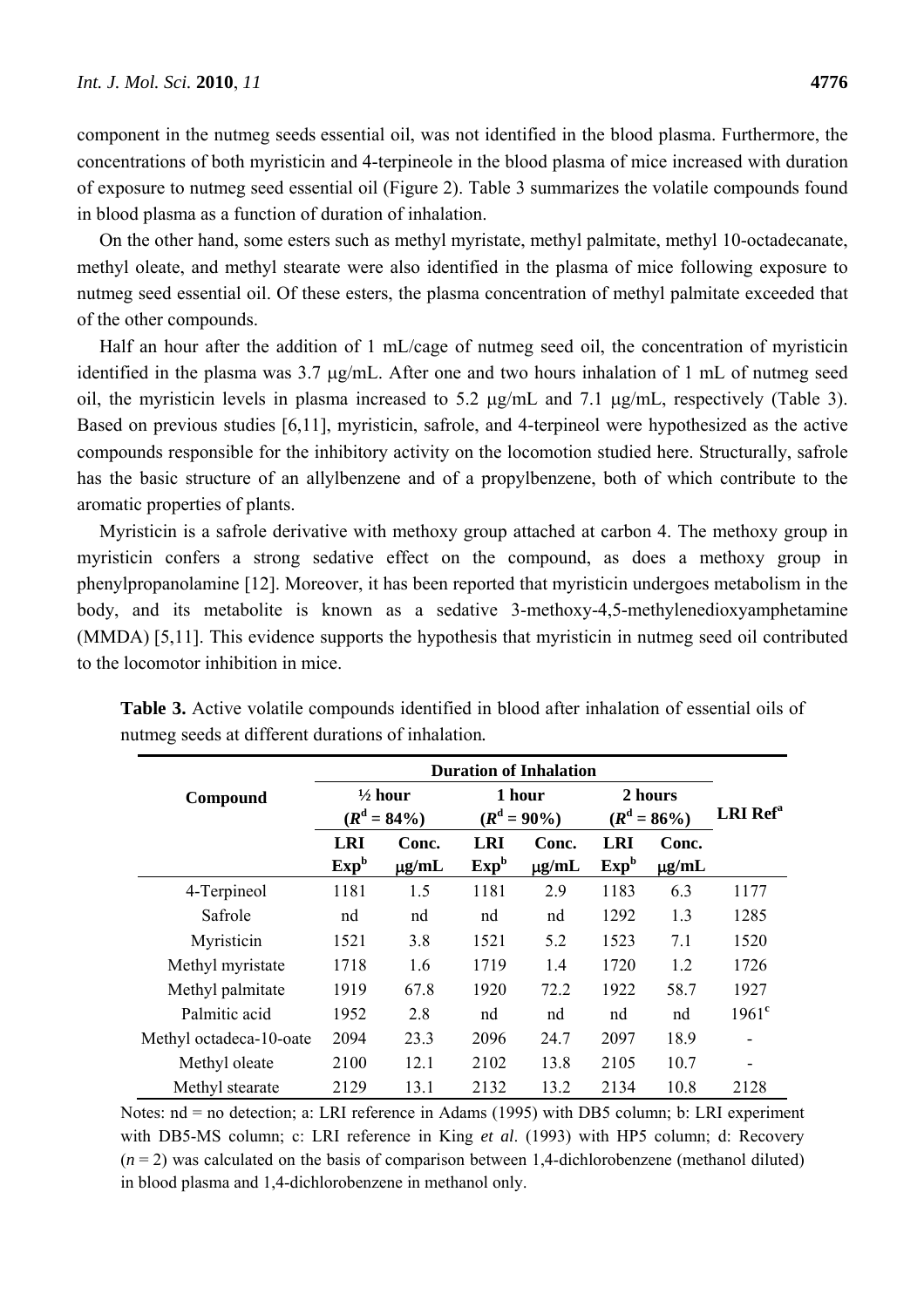In this study, plasma levels of myristicin and safrole in mice correlated with extent of locomotor inhibition. After inhalation of nutmeg seed oil at a dose of 0.5 mL, mouse locomotor activity was inhibited by 68.82%. This effect was dose-dependent and more pronounced compared to that of other essential oils. Greater concentrations of myristicin were detected in plasma following inhalation of larger doses. Along the same lines, the concentration of 4-terpineol in blood plasma after inhalation of 0.1-, 0.3-, and 0.5-mL doses were 1.49, 2.95, and  $6.28 \mu$ g/mL, respectively (Table 3).

Other authors [13,14] reported that 4-terpineol potentiates the GABA<sub>A</sub> receptor-mediated response at a low concentration of GABA as effectively as  $\alpha$ -terpineol. In particular, 4-terpineol potentiates the GABA response remarkably. The terpineols potentiate the effect of 5  $\mu$ M GABA. The potentiation caused by a mixture of 4-terpineol and citral or cineol is greater than that caused by citral, cineol, or butanol, but less than that by 4-terpineol itself. This suggests there might be competitive binding of 4-terpineol and the three other compounds to the potentiating site.

## *2.4. Locomotor Activity of Single Compounds Identified in Mice*

According to the results above, myristicin, safrole, and 4-terpineol verify our prediction that these three compounds play a role in inhibiting locomotor activity in mice. Figure 3 showed that myristicin, safrole, and 4-terpineole have a strong capacity to inhibit locomotor activity in mice. Safrole effects extreme inhibition compared to others as can be seen in Table 4.

|                   | <b>Dose</b><br>(mL) | <b>Mean Instead of Number of Average</b> |            |            |            |            |            |                     |                  |
|-------------------|---------------------|------------------------------------------|------------|------------|------------|------------|------------|---------------------|------------------|
| <b>Treatment</b>  |                     | <b>Minutes</b>                           |            |            |            |            |            |                     | <b>Effect</b>    |
|                   |                     | $0 - 15$                                 | $15 - 30$  | $30 - 45$  | $45 - 60$  | $60 - 75$  | $75 - 90$  | <b>Total Number</b> | (%)              |
| <b>Control</b>    | <b>Control</b>      | 321.5                                    | 305.64     | 299.89     | 287.96     | 314.6      | 255.46     | 1529.59             | $\boldsymbol{0}$ |
|                   |                     | $\pm 30.1$                               | $\pm 13.3$ | $\pm 10.2$ | $\pm 18.2$ | ±35.6      | ±25.34     |                     |                  |
|                   | $0.1$ mL            | 129.5                                    | 139.9      | 126.7      | 128.2      | 129.7      | 115.43     | 654                 | 57.24            |
|                   |                     | $\pm 9.88$                               | ±12.56     | $\pm 9.89$ | ±10.23     | $\pm 8.77$ | ±10.22     |                     |                  |
| <b>Myristicin</b> | $0.3$ mL            | 105.8                                    | 120.4      | 129.5      | 117.6      | 109.2      | 76.45      | 582.5               | 61.92            |
|                   |                     | ±19.10                                   | $\pm 20.5$ | ±15.08     | $\pm 16.5$ | $\pm$ 19.4 | $\pm 3.20$ |                     |                  |
|                   | $0.5$ mL            | 55.23                                    | 60.8       | 45.4       | 39.2       | 8.33       | 0.81       | 208.96              | 86.34            |
|                   |                     | ±11.2                                    | $\pm 10.9$ | $\pm 10.3$ | $\pm 8.9$  | $\pm 8.7$  | $\pm 0.01$ |                     |                  |
|                   | $0.1$ mL            | 120                                      | 113.6      | 114.2      | 105        | 100.2      | 98.43      | 553                 | 63.85            |
|                   |                     | ±35.5                                    | $\pm 32.9$ | ±22.8      | ±22.3      | ±22.1      | ±15.67     |                     |                  |
| <b>Safrole</b>    | $0.3$ mL            | 95.4                                     | 91.34      | 83.26      | 90.45      | 88.2       | 45.29      | 448.65              | 70.67            |
|                   |                     | ±11.12                                   | ±22.23     | ±16.34     | ±22.22     | ±13.16     | ±10.23     |                     |                  |
|                   | $0.5$ mL            | 40.2                                     | 49.5       | 30.55      | 18.6       | 14.7       | 0.00       | 153.55              | 89.96            |
|                   |                     | $\pm 7.2$                                | ±6.14      | ±7.35      | ±6.78      | $\pm 8.2$  | $\pm 0.00$ |                     |                  |
|                   | $0.1$ mL            | 132.22                                   | 133.21     | 124.98     | 125.65     | 105.2      | 111.56     | 621.26              | 59.38            |
|                   |                     | ±33.55                                   | $\pm 23.4$ | ±22.8      | ±32.3      | ±22.1      | ±32.32     |                     |                  |
| 4-Terpineol       | $0.3$ mL            | 110.1                                    | 109.32     | 80.81      | 85.48      | 82.2       | 78.65      | 467.91              | 69.41            |
|                   |                     | $\pm 31.18$                              | $\pm 27.5$ | ±26.22     | $\pm 12.2$ | $\pm$ 11.8 | ±16.54     |                     |                  |
|                   | $0.5$ mL            | 78.85                                    | 60.25      | 64.4       | 55.78      | 54.16      | 40.20      | 313.44              | 79.51            |
|                   |                     | $\pm 7.60$                               | ±5.37      | ±7.25      | ±5.54      | $\pm 9.25$ | $\pm 8.50$ |                     |                  |

**Table 4.** The average number of mice wheel cage rotations within 75 minutes of inhalation of myristicin, safrole, and 4-terpineol of nutmeg.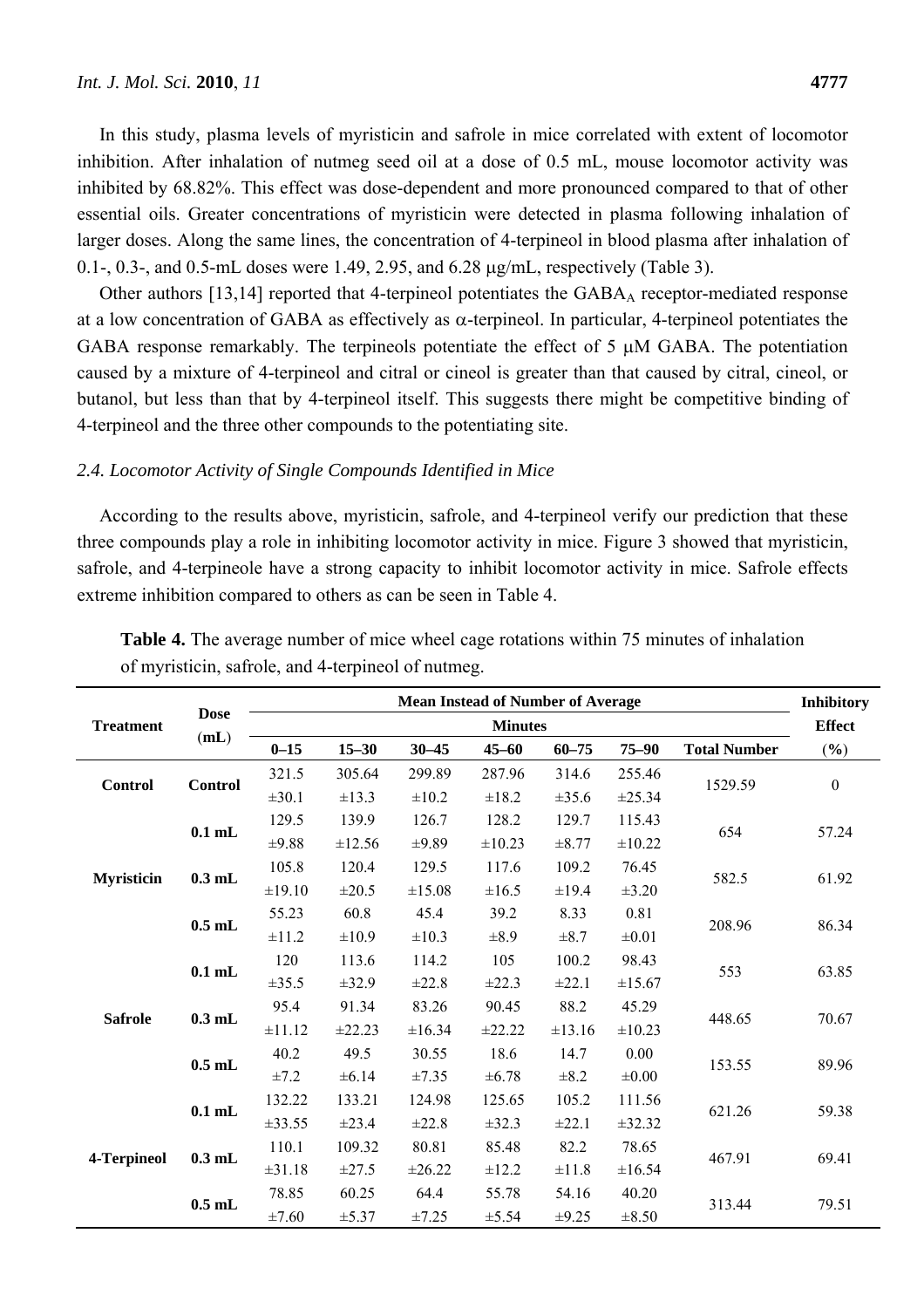

Based on these results, we suppose that the volatile compounds detected in blood samples, such as myristicin, 4-terpineole, and safrole, were responsible for the observed inhibition of locomotor activity. It is suggested that locomotor inhibition by nutmeg seed essential oil is due, at least in part, to the direct pharmacological action of one or more of its constituents.

### **3. Experimental Section**

## *3.1. Materials*

**Animals**—Male mice weighing 25 to 30 g and 2 to 3 months old were used. The mice were adapted for one week to the laboratory in which locomotor activity experiments were conducted and were selected for wheel rotations of between 150 to 300 before the experiments were started.

**Aromatic plant material**—The nutmeg seeds (*Myristica fragrans* Houtt.) used were obtained from Bogor, West Java.

**Chemicals**—Methanol puriss. p.a. (Merck) was used as eluent for SPE. Heparin tubes (Boehringer) were used for blood collection. Pure lavender (*Lavandula officinalis*) oils were obtained from Martina Bertho. Alkane standards  $C_8-C_{20}$ ,  $C_{21}-C_{40}$ , 1,4-dichlorobenzene, and myristicin, and safrole were obtained from Sigma.

## *3.2. Methods*

### 3.2.1. Isolation of Essential Oil

Dried nutmeg seeds (500 g) were water-distilled at Balitro, Monaco Lembang for 3 hours. The oil was stored at −20 °C after addition of sodium sulfate.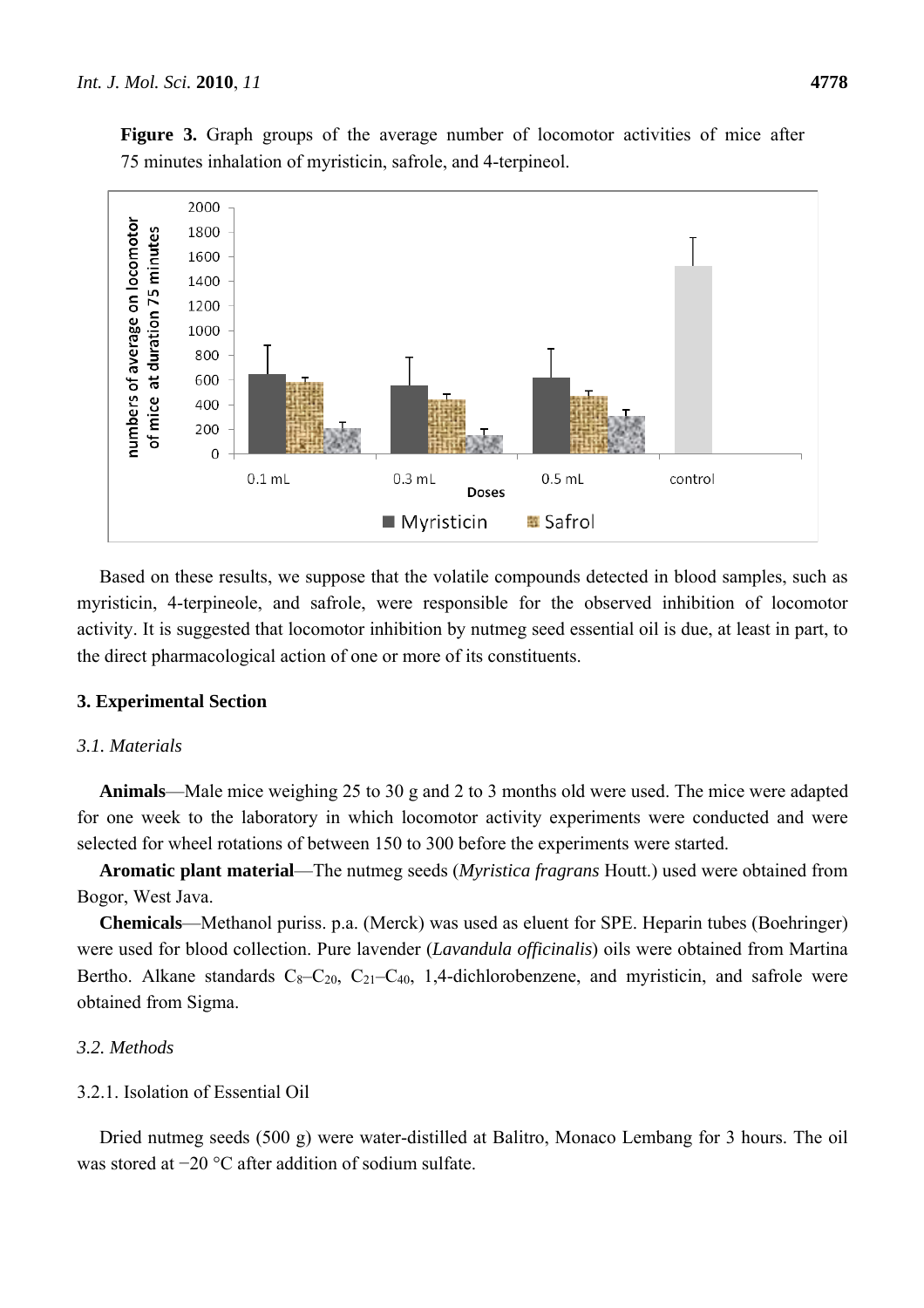#### 3.2.2. Mouse Locomotor Activity Tests

Locomotor activity of mice was measured using a wheel cage, in which the mice ran and the number of rotations was recorded by a meter. Cage inhalators contained glass fiber (20 cm  $\times$  20 cm  $\times$  30 cm) and were equipped with an electric fan for the evaporation and distribution of volatile compounds. The mice were selected by weight (25 to 30 g) and by their ability to rotate the wheel cage up to 300 times in 30 minutes; eligible mice were then divided into three groups: a control group, a lavender oil positive control group (using 0.1, 0.3, and 0.5 mL/cage), and a nutmeg seed oil treatment group (using 0.1, 0.3, and 0.5 mL/cage). Each group consisting of 5 mice was tested three separate times. After 30 minutes of inhalation, the mice were placed into the wheel cage and after 5 minutes, the number of rotations was recorded for 75 minutes in 15-minute intervals.

### 3.2.3. GC/MS Analysis

Measurements were performed using a QP-5050A (Shimadzu) gas chromatograph coupled to a VG Autospect Mass Spectrometer at 70 eV, 40–550 amu with a fused silica capillary column (DB-5MS,  $30m \times 0.25$  mm) using helium as a carrier gas and with temperature programming from 60 °C/5 min to 300 °C/1 min (10 °C/ min) for blood plasma and 60 °C/5 min to 300 °C/2 min (10 °C/ min) for essential oils. The MS was operated using an interface temperature of 240 °C, and an electron impact ionisation of 70 eV with a scan mass range of 40–350 *m/z* (sampling rate of 1.0 scan/s).

#### 3.2.4. Qualitative Analysis

Identification of the compounds was conducted by comparing their linear retention indices (LRI) with literature values and their mass spectral data with those from the MS data system (Willey-229 lib., Nist-62 lib., and Nist-12 lib) [15]. Linear retention indices were calculated using GC data of a homologous series of saturated aliphatic hydrocarbons  $(C_8 \text{ to } C_{40})$  separated on the same column using the same conditions as for GC analysis of the essential oils and the blood samples. The blood samples were collected from the corner parts of the eyes using capillary tubes and placed in a heparin tube.

### 3.2.5. Quantitative Analysis

Detailed analysis was performed using a modification of the methods of Jirovetz *et al*. [16,17] and Kovar *et al.* [18]. The blood samples (500 to 600  $\mu$ L), obtained according to [17], were centrifuged (1800 rpm/10 min) at room temperature and concentrated on a  $C_{18}$ -column (100 mg Sep-Pak, Waters). Volatile compounds were separated using a mobile phase of the mixture of methanol—bidistilled water (60:40). Five microlitees were injected into the GC-MS. Quantification of the volatile compounds in the blood samples was accomplished using 1,4-dichlorobenzene  $0.5\%$  (500  $\mu$ L) as an internal standard according to the following equation:

$$
[C] = \frac{A}{IS} \times \frac{IS \text{ weight (g)}}{100 \text{ mL}} \times \%EO \times IS \text{ volume} \times 10^6
$$

 $C =$  concentration ( $g/g$ );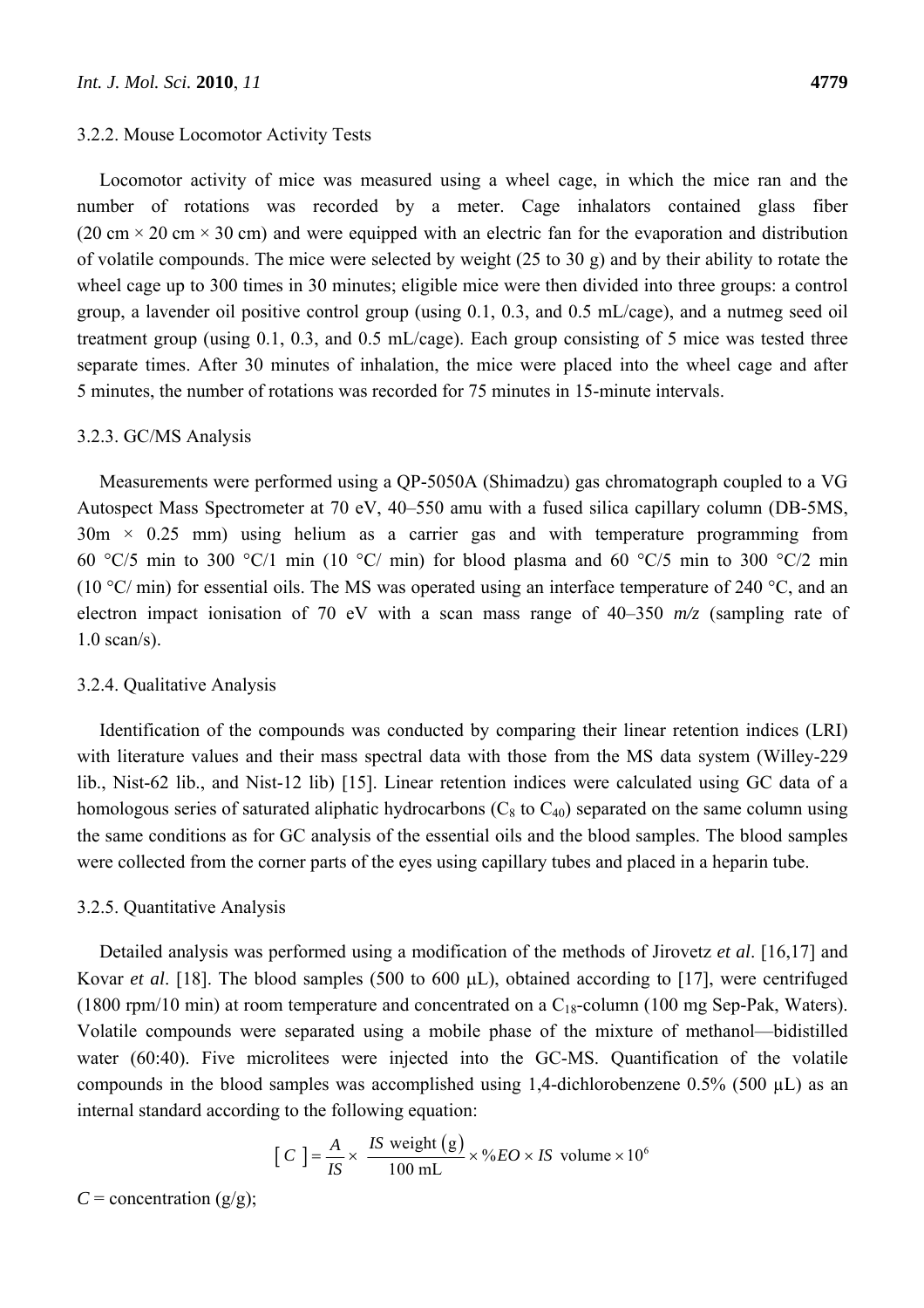*IS* = GC peak area of Internal Standard;  $A = GC$  peak area of compounds of essential oils;  $\%EO =$  yield of essential oils.

## **4. Conclusions**

This study reports that the volatile compounds detected in blood samples such as myristicin, 4-terpineole and safrole were associated with inhibition of locomotor activity in mice. It is suggested that the locomotor inhibition by nutmeg seed essential oil is due, at least in part, to the direct pharmacological action of one or more of its constituents.

## **Acknowledgements**

We gratefully acknowledge the Indonesian Ministry of National Education for funding this through the LITSAR project 2004.

## **References**

- 1. van Gils, C.; Cox, P.A. Ethnobotany of nutmeg in the Spice Islands. *J. Ethnopharmacol.* **1994**, *42*, 117–124.
- 2. Olajide, O.A.; Ajayi, F.F.; Ekhelar, A.I.; Awe, S.O.; Makinde, J.M.; Alada, A.R. Biological effects of *Myristica fragrans* (nutmeg) extract. *Phytother Res.* **1999**, *13*, 344–345.
- 3. Sonavane, G.S.; Sarveiya, V.P.; Kasture, V.S.; Kasture, S.B. Anxiogenic activity of *Myristica fragrans* seeds. *Pharmacol. Biochem. Behav.* **2002**, *71*, 239–244.
- 4. Isogai, A.; Suzuki, A.; Tamura, S. Structure of dimeric phenoxy-propanoids from *Myristica fragrans*. *Agar. Biol. Chem.* **1973**, *37*, 193–194.
- 5. Stein, U.; Greyer, H.; Hentschel, H. Nutmeg (myristicin) poisoning—report on a fatal case and a series of cases recorded by a poison information centre. *Forensic Sci. Int.* **2001**, *118*, 87–90.
- 6. Sonavane, A.; Vikram, S.; Veena, K.; Sanjay, B.K. Behavioural action of *Myristica fragrans* Houtt. seeds. *Indian J. Pharmacol.* **2001**, *33*, 417–424.
- 7. Hallstrom, H.; Thuvander, A. Toxicological evaluation of myristicin. *Nat. Toxins* **1997**, *5*, 186–192.
- 8. Oyen, N.X.D. *Plant Resources of South-East Asia, Essential-oil Plants*; Proscea: Bogor, Indonesia, 1999; Volume 12.
- 9. Buchbauer, G.; Jirovetz, L.; Jager, W.; Dietrich, H.; Plank, C. Aromatherapy: Evidence for sedative effects of the essential oil of lavender after inhalation. *Z Naturforsch C* **1991**, *46*, 1067–1072.
- 10. Buchbauer, G.; Jirovetz, L.; Jager, W.; Plank, C.; Dietrich, H. Fragrance compounds and essential oils with sedative effects upon inhalation. *J. Pharm. Sci.* **1993**, *82*, 660–664.
- 11. Beyer, J.; Ehlers, D.; Maurer, H.H. Abuse of nutmeg (*Myristica fragrans* Houtt.): Studies on the metabolism and the toxicologic detection of its ingredients elemicin, myristicin, and safrole in rat and human urine using gas chromatography/mass spectrometry. *Ther. Drug Monit.* **2006**, *28*, 568–575.
- 12. Foye, W. *Principles of Medicinal Chemistry*; LEA & FEBRIGER.: Philadelphia, PA, USA, 1981; Volume 2, p. 931.